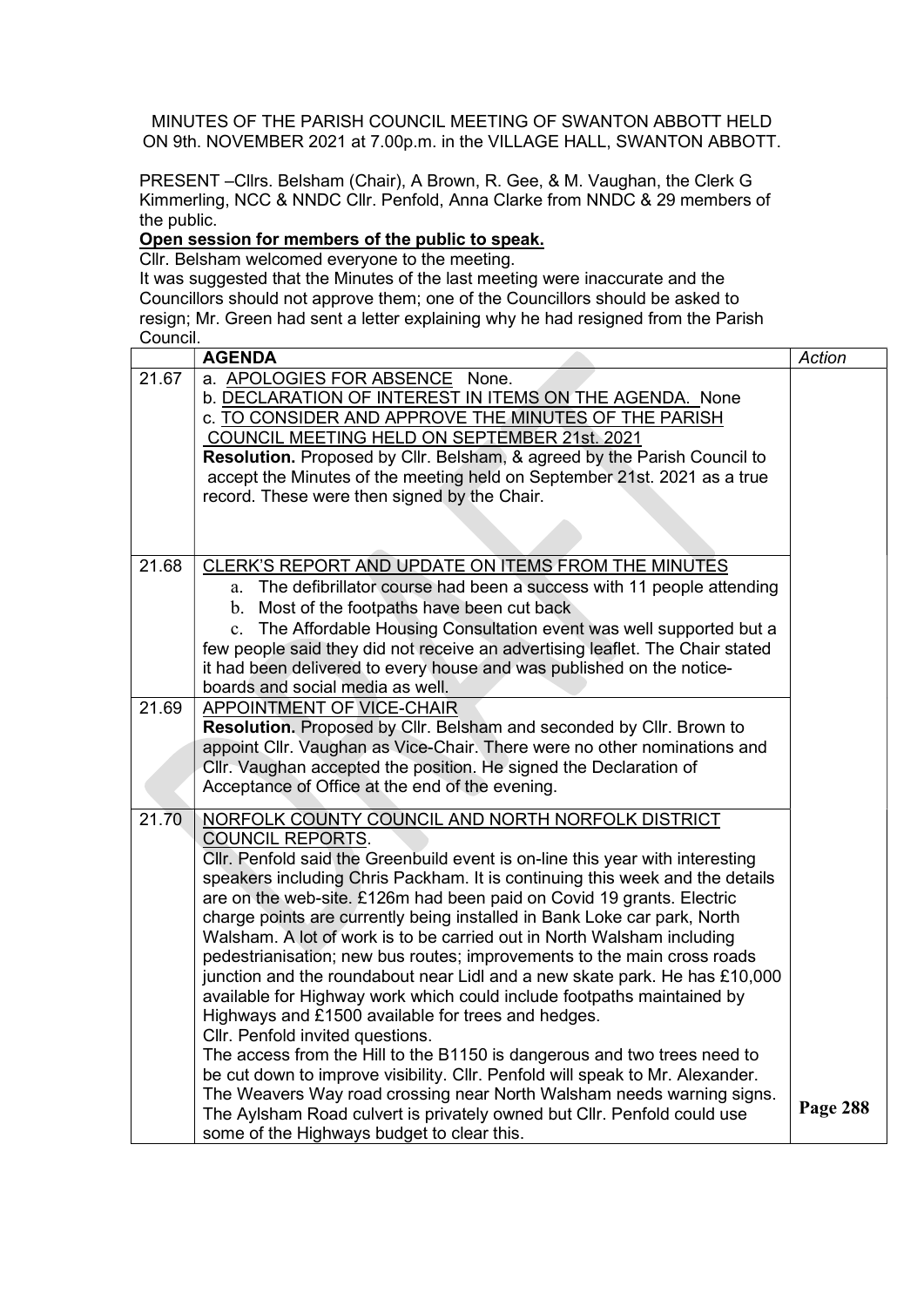| 21.71 | REPORT FROM ANNA CLARKE ON THE AFFORDABLE HOUSING                             |                 |
|-------|-------------------------------------------------------------------------------|-----------------|
|       | CONSULTATION.                                                                 |                 |
|       | Anna Clarke explained that she is the NNDC Community Housing Enabler.         |                 |
|       | She gave a background to the project and said one landowner had come          |                 |
|       | forward to offer land. There are 37 households on the Housing register for    |                 |
|       | Swanton Abbott, Westwick, Scottow and Skeyton. Only Exception Housing         |                 |
|       | can be built in Swanton Abbott at present. Most houses sold recently in the   |                 |
|       | village are beyond the means of most people and there are no homes for        |                 |
|       | private rent here. Local community-led organisations have more control over   |                 |
|       | who can live in the properties and there is a start-up grant of £6000         |                 |
|       | available. At the event held in the Wesleyan Chapel, survey forms were        |                 |
|       | handed out and 54 were completed on the day. These are the results:-          |                 |
|       | Do you support the need to build affordable housing for the community?        |                 |
|       |                                                                               |                 |
|       | Yes 32, No 22                                                                 |                 |
|       | Do you support this being an affordable community-led scheme?                 |                 |
|       | Yes 28, No 26                                                                 |                 |
|       | Was the consultation helpful and informative? Yes 40, No 10                   |                 |
|       | Would you like to find out more about community-led housing? Yes 15           |                 |
|       | People also supported a village green and play/recreation area.               |                 |
|       | There were concerns around drainage, flood issues and more development.       |                 |
|       | It was agreed that there should be a meeting with the people interested in    |                 |
|       | community-led housing which Ms Clarke would arrange.                          |                 |
|       | Questions were invited from the floor:-                                       |                 |
|       | Would a housing association take on the properties? Yes and people on the     |                 |
|       | Housing register would be able to bid for the properties.                     |                 |
|       | The access and drainage problems have not changed from the previous           |                 |
|       | proposed development. The Housing Association would deal with this and        |                 |
|       | Highways would consider the access.                                           |                 |
|       | It was felt that the response did not reflect people's views as some people   |                 |
|       | didn't know about the event.                                                  |                 |
|       | There was concern that the rest of the land would be unfarmable so could      |                 |
|       | lead to being built on in the future.                                         |                 |
|       | The village needs young families.                                             |                 |
|       | Cllr. Gee said issues such as flooding and traffic would be dealt with at the |                 |
|       | Planning Application stage.                                                   |                 |
|       | Cllr. Belsham thanked Anna Clarke who then left the meeting.                  |                 |
| 21.72 | <b>FINANCES</b>                                                               |                 |
|       | a) TO CONSIDER THE PRESENT FINANCIAL POSITION                                 |                 |
|       | The Clerk had produced up-to date accounts. £3000 had been received from      |                 |
|       | the Precept, 9p from interest, £407.84 from re-cycling and £170 from adverts  |                 |
|       | in the Newsletter.                                                            |                 |
|       | b) TO CONSIDER AND RESOLVE WHETHER TO APPROVE                                 |                 |
|       | OUTSTANDING INVOICES FOR PAYMENT.                                             |                 |
|       | Resolution. Proposed by Cllr. Brown, seconded by Cllr. Gee and approved       |                 |
|       | by the Parish Council to pay the following invoices.                          |                 |
|       | The following payments were paid before the meeting:-                         |                 |
|       | Mrs. J A Vaughan s137 gift for retiring Chair<br>£24.00 on-line               |                 |
|       | Macmillan Nurses s137 re-cycling monies<br>£323.84 by cheque                  |                 |
|       | Chq. No. 100987, dated 10.10.21, signed by Cllrs. Belsham & Vaughan.          |                 |
|       |                                                                               | <b>Page 289</b> |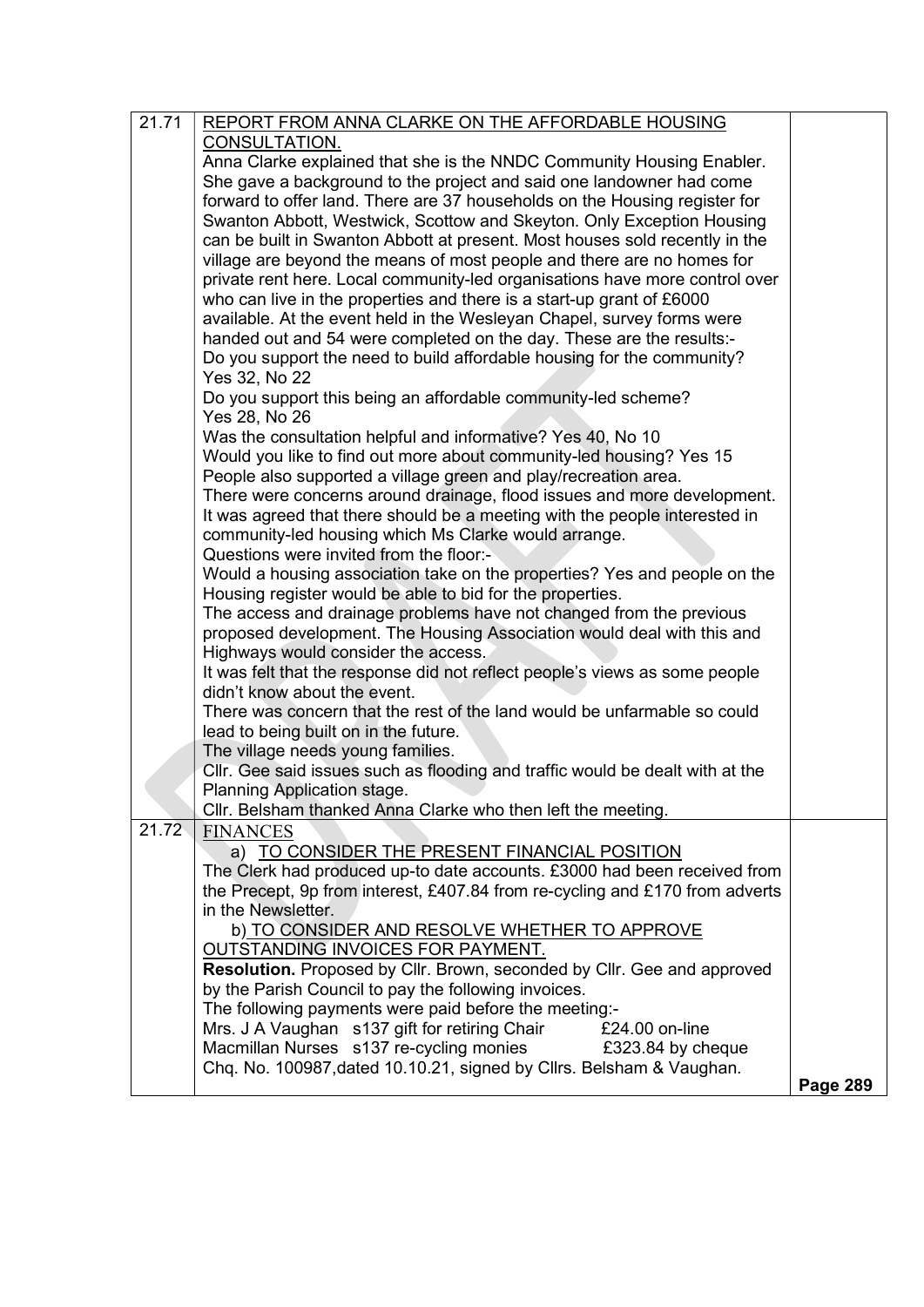|       | The following payments were authorised to be paid on-line:-                                                                                                                                                                                                                                                                                                                                                                                                                                                                                                                                                                                                                                                                                                                                                                                                                                                                                                                                                                                                                                                                                                                                                                                                                                        |                                 |
|-------|----------------------------------------------------------------------------------------------------------------------------------------------------------------------------------------------------------------------------------------------------------------------------------------------------------------------------------------------------------------------------------------------------------------------------------------------------------------------------------------------------------------------------------------------------------------------------------------------------------------------------------------------------------------------------------------------------------------------------------------------------------------------------------------------------------------------------------------------------------------------------------------------------------------------------------------------------------------------------------------------------------------------------------------------------------------------------------------------------------------------------------------------------------------------------------------------------------------------------------------------------------------------------------------------------|---------------------------------|
|       | G Kimmerling Clerk's salary<br>£328.66                                                                                                                                                                                                                                                                                                                                                                                                                                                                                                                                                                                                                                                                                                                                                                                                                                                                                                                                                                                                                                                                                                                                                                                                                                                             |                                 |
|       | G Kimmerling<br>Clerk's expenses<br>£ 20.45                                                                                                                                                                                                                                                                                                                                                                                                                                                                                                                                                                                                                                                                                                                                                                                                                                                                                                                                                                                                                                                                                                                                                                                                                                                        |                                 |
|       | G Kimmerling<br>Microsoft 365 Office subscription £70.00                                                                                                                                                                                                                                                                                                                                                                                                                                                                                                                                                                                                                                                                                                                                                                                                                                                                                                                                                                                                                                                                                                                                                                                                                                           |                                 |
|       | <b>G Kimmerling</b><br>£17.00<br>s137 Wreath                                                                                                                                                                                                                                                                                                                                                                                                                                                                                                                                                                                                                                                                                                                                                                                                                                                                                                                                                                                                                                                                                                                                                                                                                                                       |                                 |
|       | £ 37.00<br>Swanton Abbott Village Hall 3 meetings                                                                                                                                                                                                                                                                                                                                                                                                                                                                                                                                                                                                                                                                                                                                                                                                                                                                                                                                                                                                                                                                                                                                                                                                                                                  |                                 |
|       | Wesleyan Chapel Hire of hall Consultation evening £ 20.00                                                                                                                                                                                                                                                                                                                                                                                                                                                                                                                                                                                                                                                                                                                                                                                                                                                                                                                                                                                                                                                                                                                                                                                                                                          |                                 |
|       | £ 61.20 (VAT £10.20)<br>Defib Store<br>Pads for defibrillator                                                                                                                                                                                                                                                                                                                                                                                                                                                                                                                                                                                                                                                                                                                                                                                                                                                                                                                                                                                                                                                                                                                                                                                                                                      |                                 |
|       | SR Print and Design Newsletter<br>£92.00                                                                                                                                                                                                                                                                                                                                                                                                                                                                                                                                                                                                                                                                                                                                                                                                                                                                                                                                                                                                                                                                                                                                                                                                                                                           |                                 |
|       | <b>G Kimmerling</b><br>Repairs to computer<br>£80.00                                                                                                                                                                                                                                                                                                                                                                                                                                                                                                                                                                                                                                                                                                                                                                                                                                                                                                                                                                                                                                                                                                                                                                                                                                               |                                 |
|       | Paid by cheque Wesleyan Chapel Defibrillator electricity                                                                                                                                                                                                                                                                                                                                                                                                                                                                                                                                                                                                                                                                                                                                                                                                                                                                                                                                                                                                                                                                                                                                                                                                                                           |                                 |
|       | Chq. No. 100988, dated 9/11/21 signed by Cllrs. Belsham & Vaughan                                                                                                                                                                                                                                                                                                                                                                                                                                                                                                                                                                                                                                                                                                                                                                                                                                                                                                                                                                                                                                                                                                                                                                                                                                  |                                 |
|       | C) TO APPROVE NEW STANDING ORDER PAYMENTS TO THE CLERK.                                                                                                                                                                                                                                                                                                                                                                                                                                                                                                                                                                                                                                                                                                                                                                                                                                                                                                                                                                                                                                                                                                                                                                                                                                            |                                 |
|       | The Clerk explained that she had taken over the Standing Order payments                                                                                                                                                                                                                                                                                                                                                                                                                                                                                                                                                                                                                                                                                                                                                                                                                                                                                                                                                                                                                                                                                                                                                                                                                            |                                 |
|       | from the previous Chair. These are £5.99 for the Website and £14.39 for the                                                                                                                                                                                                                                                                                                                                                                                                                                                                                                                                                                                                                                                                                                                                                                                                                                                                                                                                                                                                                                                                                                                                                                                                                        |                                 |
|       | Zoom Communications. This was approved. It was agreed to consider                                                                                                                                                                                                                                                                                                                                                                                                                                                                                                                                                                                                                                                                                                                                                                                                                                                                                                                                                                                                                                                                                                                                                                                                                                  |                                 |
|       | whether to carry on with the Zoom account at the next meeting. This can be                                                                                                                                                                                                                                                                                                                                                                                                                                                                                                                                                                                                                                                                                                                                                                                                                                                                                                                                                                                                                                                                                                                                                                                                                         |                                 |
|       | used by other village organisations but there may be better alternatives.                                                                                                                                                                                                                                                                                                                                                                                                                                                                                                                                                                                                                                                                                                                                                                                                                                                                                                                                                                                                                                                                                                                                                                                                                          |                                 |
|       | D) TO CONSIDER AND AGREE THE PRECEPT FOR 2022/23                                                                                                                                                                                                                                                                                                                                                                                                                                                                                                                                                                                                                                                                                                                                                                                                                                                                                                                                                                                                                                                                                                                                                                                                                                                   |                                 |
|       | The Clerk and Chair had prepared figures for consideration. It had been                                                                                                                                                                                                                                                                                                                                                                                                                                                                                                                                                                                                                                                                                                                                                                                                                                                                                                                                                                                                                                                                                                                                                                                                                            |                                 |
|       | agreed to precept £500 towards a new village sign. The figures were                                                                                                                                                                                                                                                                                                                                                                                                                                                                                                                                                                                                                                                                                                                                                                                                                                                                                                                                                                                                                                                                                                                                                                                                                                |                                 |
|       | discussed. The expected expenditure is £8450 and expected income £1151                                                                                                                                                                                                                                                                                                                                                                                                                                                                                                                                                                                                                                                                                                                                                                                                                                                                                                                                                                                                                                                                                                                                                                                                                             |                                 |
|       | before the Precept. There is £3700 available in the accounts. Cllr. Belsham                                                                                                                                                                                                                                                                                                                                                                                                                                                                                                                                                                                                                                                                                                                                                                                                                                                                                                                                                                                                                                                                                                                                                                                                                        |                                 |
|       | was keen not to raise the Precept this year but Cllr. Vaughan said it was                                                                                                                                                                                                                                                                                                                                                                                                                                                                                                                                                                                                                                                                                                                                                                                                                                                                                                                                                                                                                                                                                                                                                                                                                          |                                 |
|       | necessary to balance the books.                                                                                                                                                                                                                                                                                                                                                                                                                                                                                                                                                                                                                                                                                                                                                                                                                                                                                                                                                                                                                                                                                                                                                                                                                                                                    |                                 |
|       | Resolution. Proposed by Cllr. Belsham, seconded by Cllr. Gee and                                                                                                                                                                                                                                                                                                                                                                                                                                                                                                                                                                                                                                                                                                                                                                                                                                                                                                                                                                                                                                                                                                                                                                                                                                   |                                 |
|       | approved by the Parish Council to set a Precept of £6500.00. The Clerk will                                                                                                                                                                                                                                                                                                                                                                                                                                                                                                                                                                                                                                                                                                                                                                                                                                                                                                                                                                                                                                                                                                                                                                                                                        |                                 |
|       | inform NNDC on-line as required.                                                                                                                                                                                                                                                                                                                                                                                                                                                                                                                                                                                                                                                                                                                                                                                                                                                                                                                                                                                                                                                                                                                                                                                                                                                                   | <b>Clerk</b>                    |
| 21.73 | <b>PLANNING</b>                                                                                                                                                                                                                                                                                                                                                                                                                                                                                                                                                                                                                                                                                                                                                                                                                                                                                                                                                                                                                                                                                                                                                                                                                                                                                    |                                 |
|       |                                                                                                                                                                                                                                                                                                                                                                                                                                                                                                                                                                                                                                                                                                                                                                                                                                                                                                                                                                                                                                                                                                                                                                                                                                                                                                    |                                 |
|       |                                                                                                                                                                                                                                                                                                                                                                                                                                                                                                                                                                                                                                                                                                                                                                                                                                                                                                                                                                                                                                                                                                                                                                                                                                                                                                    |                                 |
|       |                                                                                                                                                                                                                                                                                                                                                                                                                                                                                                                                                                                                                                                                                                                                                                                                                                                                                                                                                                                                                                                                                                                                                                                                                                                                                                    |                                 |
|       |                                                                                                                                                                                                                                                                                                                                                                                                                                                                                                                                                                                                                                                                                                                                                                                                                                                                                                                                                                                                                                                                                                                                                                                                                                                                                                    |                                 |
|       |                                                                                                                                                                                                                                                                                                                                                                                                                                                                                                                                                                                                                                                                                                                                                                                                                                                                                                                                                                                                                                                                                                                                                                                                                                                                                                    |                                 |
|       |                                                                                                                                                                                                                                                                                                                                                                                                                                                                                                                                                                                                                                                                                                                                                                                                                                                                                                                                                                                                                                                                                                                                                                                                                                                                                                    |                                 |
|       |                                                                                                                                                                                                                                                                                                                                                                                                                                                                                                                                                                                                                                                                                                                                                                                                                                                                                                                                                                                                                                                                                                                                                                                                                                                                                                    |                                 |
|       |                                                                                                                                                                                                                                                                                                                                                                                                                                                                                                                                                                                                                                                                                                                                                                                                                                                                                                                                                                                                                                                                                                                                                                                                                                                                                                    |                                 |
|       |                                                                                                                                                                                                                                                                                                                                                                                                                                                                                                                                                                                                                                                                                                                                                                                                                                                                                                                                                                                                                                                                                                                                                                                                                                                                                                    |                                 |
|       |                                                                                                                                                                                                                                                                                                                                                                                                                                                                                                                                                                                                                                                                                                                                                                                                                                                                                                                                                                                                                                                                                                                                                                                                                                                                                                    |                                 |
|       |                                                                                                                                                                                                                                                                                                                                                                                                                                                                                                                                                                                                                                                                                                                                                                                                                                                                                                                                                                                                                                                                                                                                                                                                                                                                                                    |                                 |
|       |                                                                                                                                                                                                                                                                                                                                                                                                                                                                                                                                                                                                                                                                                                                                                                                                                                                                                                                                                                                                                                                                                                                                                                                                                                                                                                    |                                 |
|       |                                                                                                                                                                                                                                                                                                                                                                                                                                                                                                                                                                                                                                                                                                                                                                                                                                                                                                                                                                                                                                                                                                                                                                                                                                                                                                    |                                 |
|       |                                                                                                                                                                                                                                                                                                                                                                                                                                                                                                                                                                                                                                                                                                                                                                                                                                                                                                                                                                                                                                                                                                                                                                                                                                                                                                    |                                 |
|       |                                                                                                                                                                                                                                                                                                                                                                                                                                                                                                                                                                                                                                                                                                                                                                                                                                                                                                                                                                                                                                                                                                                                                                                                                                                                                                    |                                 |
|       |                                                                                                                                                                                                                                                                                                                                                                                                                                                                                                                                                                                                                                                                                                                                                                                                                                                                                                                                                                                                                                                                                                                                                                                                                                                                                                    |                                 |
|       |                                                                                                                                                                                                                                                                                                                                                                                                                                                                                                                                                                                                                                                                                                                                                                                                                                                                                                                                                                                                                                                                                                                                                                                                                                                                                                    |                                 |
|       |                                                                                                                                                                                                                                                                                                                                                                                                                                                                                                                                                                                                                                                                                                                                                                                                                                                                                                                                                                                                                                                                                                                                                                                                                                                                                                    |                                 |
|       |                                                                                                                                                                                                                                                                                                                                                                                                                                                                                                                                                                                                                                                                                                                                                                                                                                                                                                                                                                                                                                                                                                                                                                                                                                                                                                    |                                 |
|       |                                                                                                                                                                                                                                                                                                                                                                                                                                                                                                                                                                                                                                                                                                                                                                                                                                                                                                                                                                                                                                                                                                                                                                                                                                                                                                    |                                 |
|       | as necessary.                                                                                                                                                                                                                                                                                                                                                                                                                                                                                                                                                                                                                                                                                                                                                                                                                                                                                                                                                                                                                                                                                                                                                                                                                                                                                      |                                 |
| 21.74 | a) TO CONSIDER ANY PLANNING APPLICATIONS.<br>PF/21/2383 Sandfields Cottage, Youngmans Lane<br>Two storey extension to north side of dwelling: single and two storey<br>extensions to south side following removal of existing single storey sections<br>extensions; front and rear porches; detached 3 bay garage and workshop for<br>domestic use to rear.<br>Approved prior to the meeting.<br>b) TO NOTIFY OF ANY PLANNING DECISIONS BY NNDC None.<br>TO CONSIDER ANY OTHER PLANNING ISSUES None.<br>c).<br>HIGHWAYS AND DRAINAGE ISSUES UPDATE<br>Cllr Vaughan said there is still a problem in The Street and asked the Clerk to<br>send the details of the Highways department and copy in the other Councillors<br>Anglian Water had been asked to provide an up-to-date report but had not<br>done so. The Clerk will contact them again and ask them to repair the large<br>dip in The Street as well. A copy of the e-mail will go to the Parish Council<br>and NCC CIIr. Penfold. NCC CIIr. Penfold re-iterated that the culvert in the<br>Aylsham Road was privately owned. Cllr. Gee said this had been going round<br>in circles for years and suggested the Parish Council could obtain insurance<br>indemnity to get a contractor to investigate and clear the blockage and repair | <b>Clerk</b><br><b>Page 290</b> |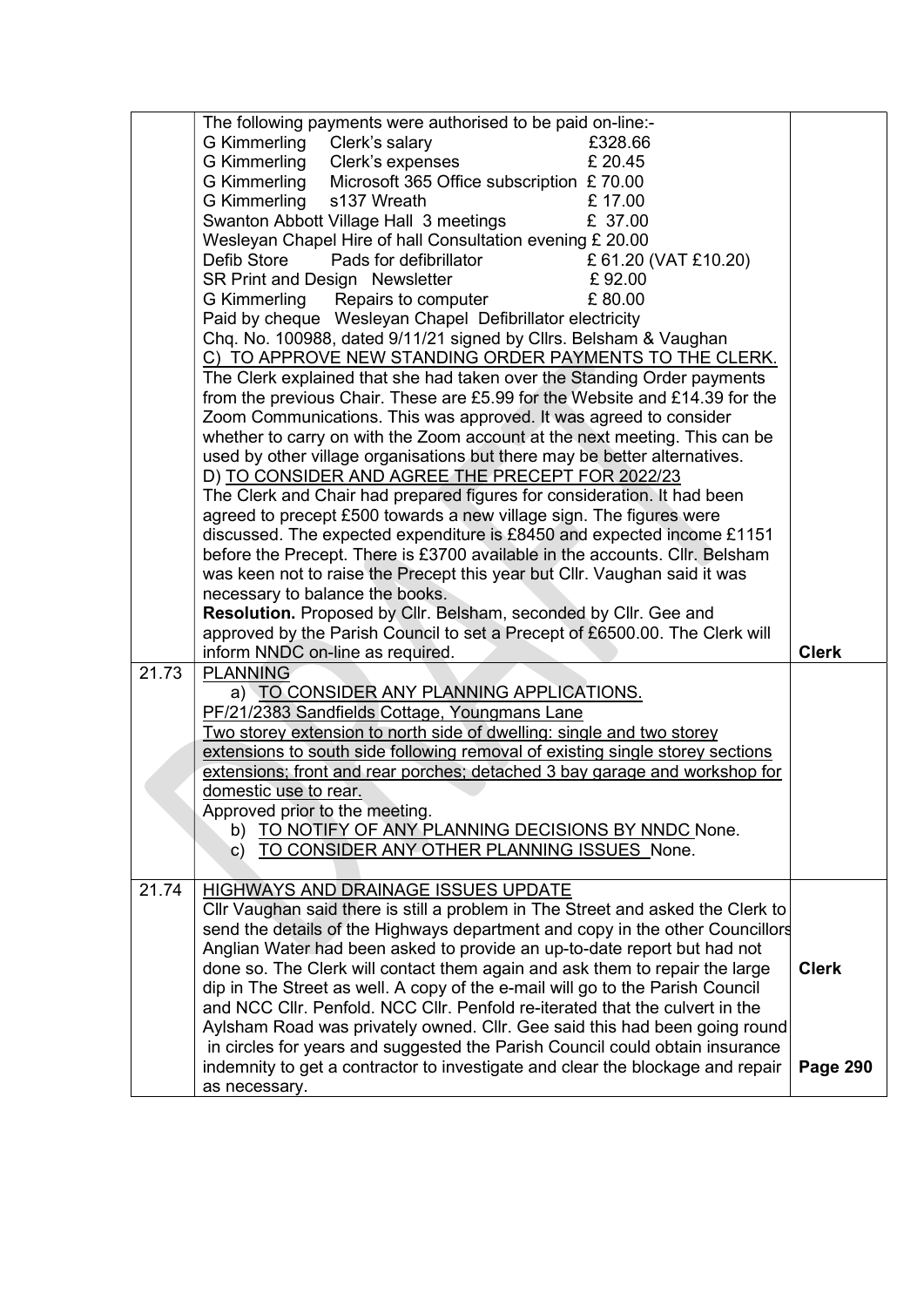| 21.75 | TO CONSIDER CO-OPTION ONTO THE COUNCIL                                                                                                                       |                   |
|-------|--------------------------------------------------------------------------------------------------------------------------------------------------------------|-------------------|
|       | The Clerk explained that no-one had requested an election so the Parish                                                                                      |                   |
|       | Council could now fill the three vacancies by co-option. Cllr. Vaughan                                                                                       | Agenda            |
|       | suggested waiting until the AGM in May. It was agreed to consider this at the                                                                                |                   |
|       | next meeting. Cllr. Penfold left the meeting.                                                                                                                |                   |
| 21.76 | TO CONSIDER THE WEB-SITE CO-ORDINATOR POSITION.                                                                                                              | Cllr              |
|       | The Clerk had contacted Mr. Robin Vincent who had previously managed the                                                                                     | <b>Belsham</b>    |
|       | web-site. Cllr. Belsham will arrange a meeting to discuss the details of taking                                                                              | <b>Clerk</b>      |
|       | this forward.                                                                                                                                                |                   |
| 21.77 | TO CONSIDER HOW THE ABBOTT NEWSLETTER SHOULD CONTINUE                                                                                                        | Cllr              |
|       | Cllr. Belsham thanked Dr. Day for producing a newsletter to cover the forth-                                                                                 | <b>Belsham</b>    |
|       | coming events. She will look into the way forward for future newsletters. It will                                                                            | Agenda            |
|       | be on the next Agenda.                                                                                                                                       |                   |
| 21.78 | TO APPOINT A CO-ORDINATOR FOR THE SAM2 MACHINE AND THE                                                                                                       |                   |
|       | DEFIBRILLATOR.                                                                                                                                               |                   |
|       | CIIr. Belsham explained what the Sam2 machine was and thanked Mr. Talbot                                                                                     |                   |
|       | for being responsible for this and for organising the Speed Watch team whilst                                                                                |                   |
|       | he was on the Parish Council. Cllrs. Vaughan & Brown volunteered to take on                                                                                  |                   |
|       | the Defibrillator. Cllr. Belsham asked for volunteers from the members of the                                                                                |                   |
|       | public to take responsibility for the Sam2 machine and Mr. Greenwood                                                                                         |                   |
|       | volunteered. Mr. Talbot will arrange training with him.                                                                                                      |                   |
| 21.79 | <b>COMMUNITY ENGAGEMENT</b>                                                                                                                                  |                   |
|       | a) TO CONSIDER THE QUEEN'S JUBILEE CELEBRATIONS.                                                                                                             |                   |
|       | This is in June 2022. Cllr. Brown suggested replacing the Ash tree at the end                                                                                |                   |
|       | of the Poplars; creating vegetable gardens in the Play Park for the children                                                                                 |                   |
|       | and planting a community orchard which had been discussed with Cllr.                                                                                         | <b>Cllr Brown</b> |
|       | Vaughan. She will organise community involvement in any activity. There may                                                                                  | Agenda            |
|       | be funding available for these projects. This will be included in future agendas                                                                             |                   |
|       | b) WREATH LAYING FOR THE PARISH COUNCIL FOR ARMISTICE                                                                                                        |                   |
|       | DAY.                                                                                                                                                         |                   |
|       | Cllr. Vaughan has the wreath. There will be 2 minutes silence by the Village                                                                                 |                   |
|       | Sign on Thursday 11 <sup>th</sup> November at 11a.m. followed by laying the wreath.                                                                          |                   |
|       | Cllr. Belsham gave her apologies as she will be away.                                                                                                        |                   |
|       | There will be a wreath laying ceremony at the church at 11.20 on Sunday                                                                                      |                   |
|       | following a service at Tuttingham church.                                                                                                                    |                   |
| 21.80 | <b>VILLAGE SIGN AND PLAQUE UPDATE.</b>                                                                                                                       |                   |
|       | The memorial plaque is in situ at the base of the Village sign. Cllr. Vaughan                                                                                |                   |
|       | was thanked for organising this and for painting the bin. The Village sign is tod                                                                            |                   |
|       | far gone for repairs so the Parish Council will include money in the Precept to                                                                              | <b>Cllr Gee</b>   |
|       | replace this as soon as possible. Cllr. Gee will look into Rural funding towards                                                                             |                   |
|       | this.                                                                                                                                                        |                   |
| 21.81 | <b>BROADBAND AND MOBILE PHONE UPDATE.</b>                                                                                                                    |                   |
|       | NCC are in the process of working with new providers, one of which is County                                                                                 |                   |
|       | Broadband and an ongoing project with BBfN, a gigabit project to update                                                                                      |                   |
|       | Broadband in the village. If you receive a letter from County Broadband it is                                                                                |                   |
|       | important to express an interest in the project, replying to them for further                                                                                |                   |
|       | information, as they are one of the chosen suppliers. Norfolk has been                                                                                       |                   |
|       | awarded one of the largest Government awards for these schemes. More                                                                                         |                   |
|       | information can be found by searching Project Gigabit Norfolk on the internet.<br>No further update on Small Cell Technology from EE on mobile phones. Cllr. |                   |
|       | Gee informed NCC that the poor mobile phone signal was reported by many                                                                                      |                   |
|       | residents in the Village Plan.                                                                                                                               | <b>Page 291</b>   |
|       |                                                                                                                                                              |                   |